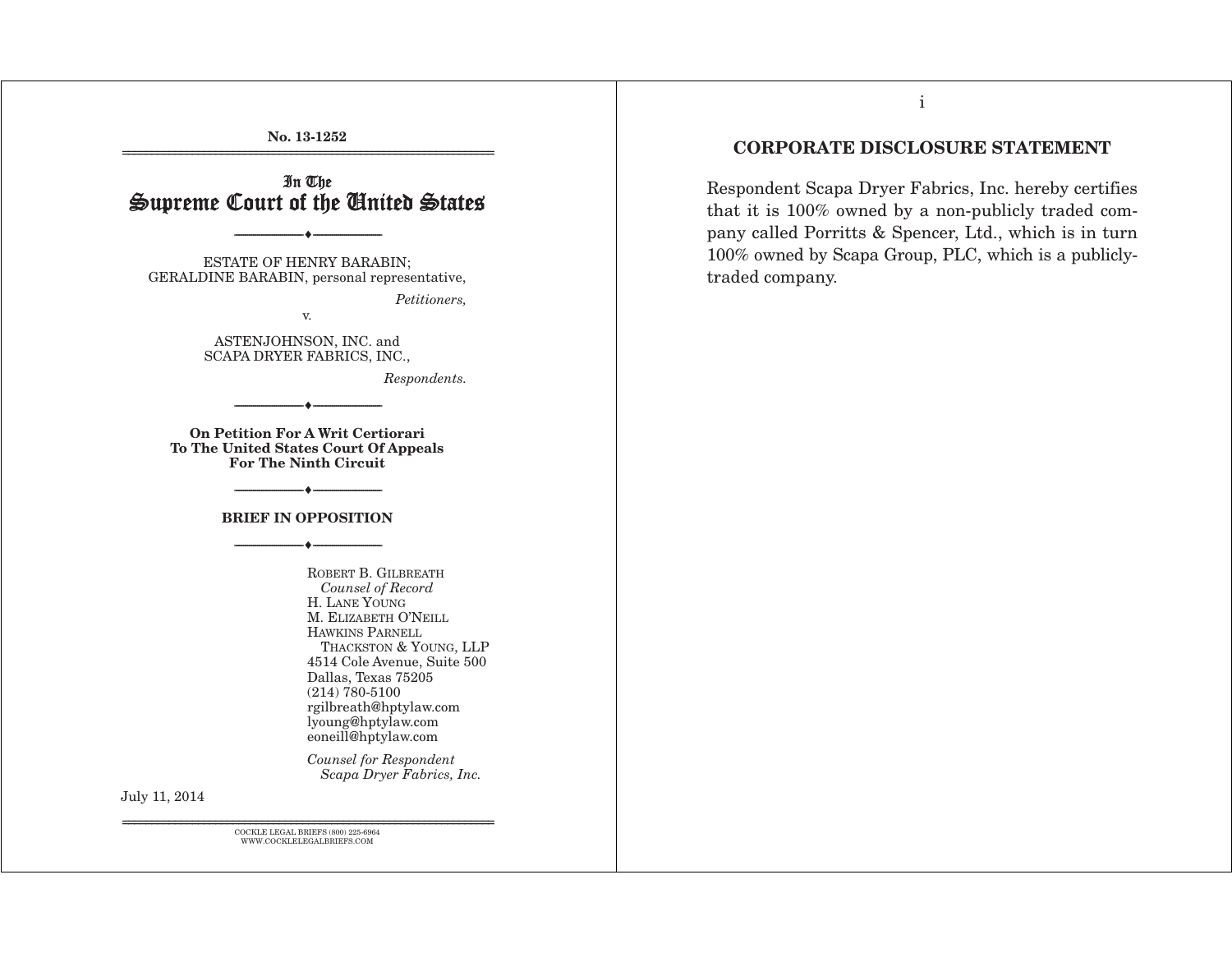ii

## TABLE OF CONTENTS

Page

|                                                                                       | $\mathbf{i}$   |
|---------------------------------------------------------------------------------------|----------------|
|                                                                                       | ii             |
|                                                                                       | 111            |
|                                                                                       | 1              |
|                                                                                       | 1              |
| Reasons Why the Petition Should be Denied                                             | $\overline{2}$ |
| There is no need for the Petitioners'<br>$1_{-}$<br>proposed limited-remand rule      | $\overline{2}$ |
| A limited-remand requirement would<br>2.<br>frustrate Congress's intent in 28 U.S.C.  | 4              |
| Adopting a rigid limited-remand rule<br>3.<br>would frustrate Congress's intent in 28 | 10             |
| There is no conflict among the circuits<br>4.                                         | 14             |
| A limited-remand rule would not serve<br>5.                                           | 14             |
|                                                                                       | 16             |

iii

## TABLE OF AUTHORITIES

## Page

## CASES

| Coleman v. United States, 397 F.2d 621 (D.C.                                                                           |
|------------------------------------------------------------------------------------------------------------------------|
| Estate of Barabin v. AstenJohnson, Inc., 740                                                                           |
| GuideOne Specialty Mut. Ins. Co. v. Missionary<br>Church of Disciples of Jesus Christ, 687 F.3d<br>676 (5th Cir. 2012) |
| Kosty v. Lewis, 319 F.2d 744 (D.C. Cir. 1963)9                                                                         |
| Kotteakos v. United States, 328 U.S. 750<br>10, 14<br>$(1946)$                                                         |
| LeBlanc v. Chevron USA, Inc., 275 Fed. Appx.                                                                           |
| Messner v. Northshore Univ. Health Sys., 669                                                                           |
| Morgan Guaranty Trust Co. of N.Y. v. Martin,                                                                           |
| Ruiz-Troche v. Pepsi Cola of Puerto Rico Bot-<br><i>tling Co.</i> , 161 F.3d 77 (1st Cir. 1998) <i>passim</i>          |
| Samuels v. Health & Hosp. Corp. of N.Y., 591                                                                           |
| Shinseki v. Sanders, 556 U.S. 396 (2009)passim                                                                         |
| Smith v. Jenkins, 732 F.3d 51 (1st Cir. 2013)12                                                                        |
| Smith v. Washington Sheraton Corp., 135 F.3d                                                                           |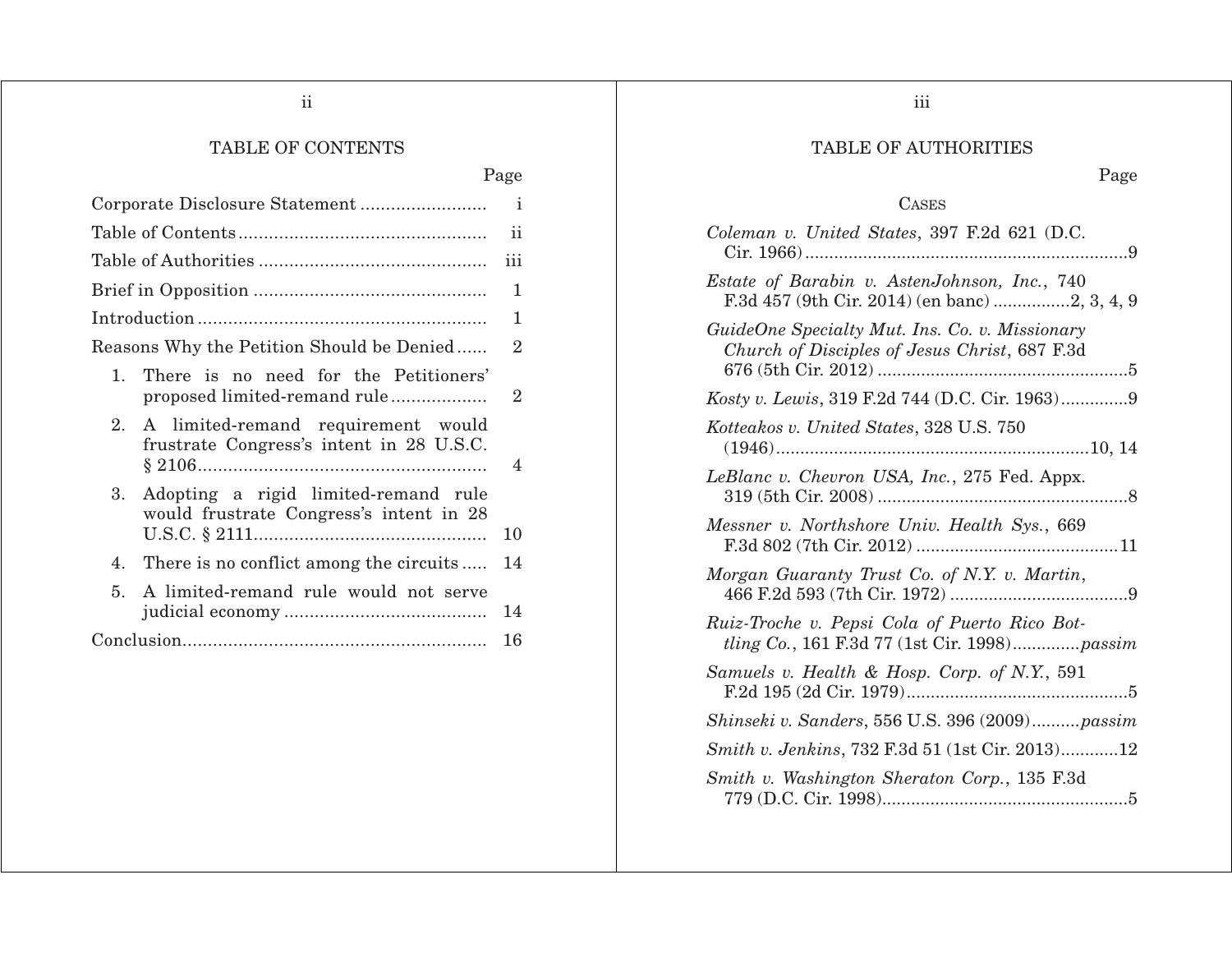iv

# TABLE OF AUTHORITIES – Continued

Page

| Storage Craft Tech. Corp., 744 F.3d 1183 (10th<br>Cir. 2014)                                        |
|-----------------------------------------------------------------------------------------------------|
| U.S. Aviation Underwriters, Inc. v. Pilatus Bus.<br>Aircraft, Ltd., 582 F.3d 1131 (10th Cir. 2009)5 |
| United States v. Blaine County, Montana, 363                                                        |
| United States v. Christian, 749 F.3d 806 (9th                                                       |
| United States v. Downing, 753 F.2d 1224 (3d                                                         |
| United States v. Edwards, 728 F.3d 1286 (11th                                                       |
| United States v. Hall, 93 F.3d 1337 (7th Cir.                                                       |
| United States v. Holloway, 740 F.2d 1373 (6th<br>Cir. 1984), cert. denied, 469 U.S. 1021 (1984)15   |
| United States v. Jawara, 474 F.3d 565 (9th Cir.                                                     |
| United States v. Johnson, 388 F.3d 96 (3d Cir.                                                      |
| United States v. Lang, 8 F.3d 268 (5th Cir.                                                         |
| United States v. Marcus, 560 U.S. 258 (2010)11                                                      |
| United States v. Pritchard, 2014 WL 341091                                                          |
| United States v. Roach, 582 F.3d 1192 (10th                                                         |

# TABLE OF AUTHORITIES – Continued

| United States v. Smith, 27 Fed. Appx. 577 (6th |  |
|------------------------------------------------|--|
| United States v. Smithers, 212 F.3d 306 (6th   |  |
| United States v. Sriyuth, 98 F.3d 739 (3d Cir. |  |
| United States v. Williams, 29 Fed. Appx. 486   |  |

## STATUTES AND RULES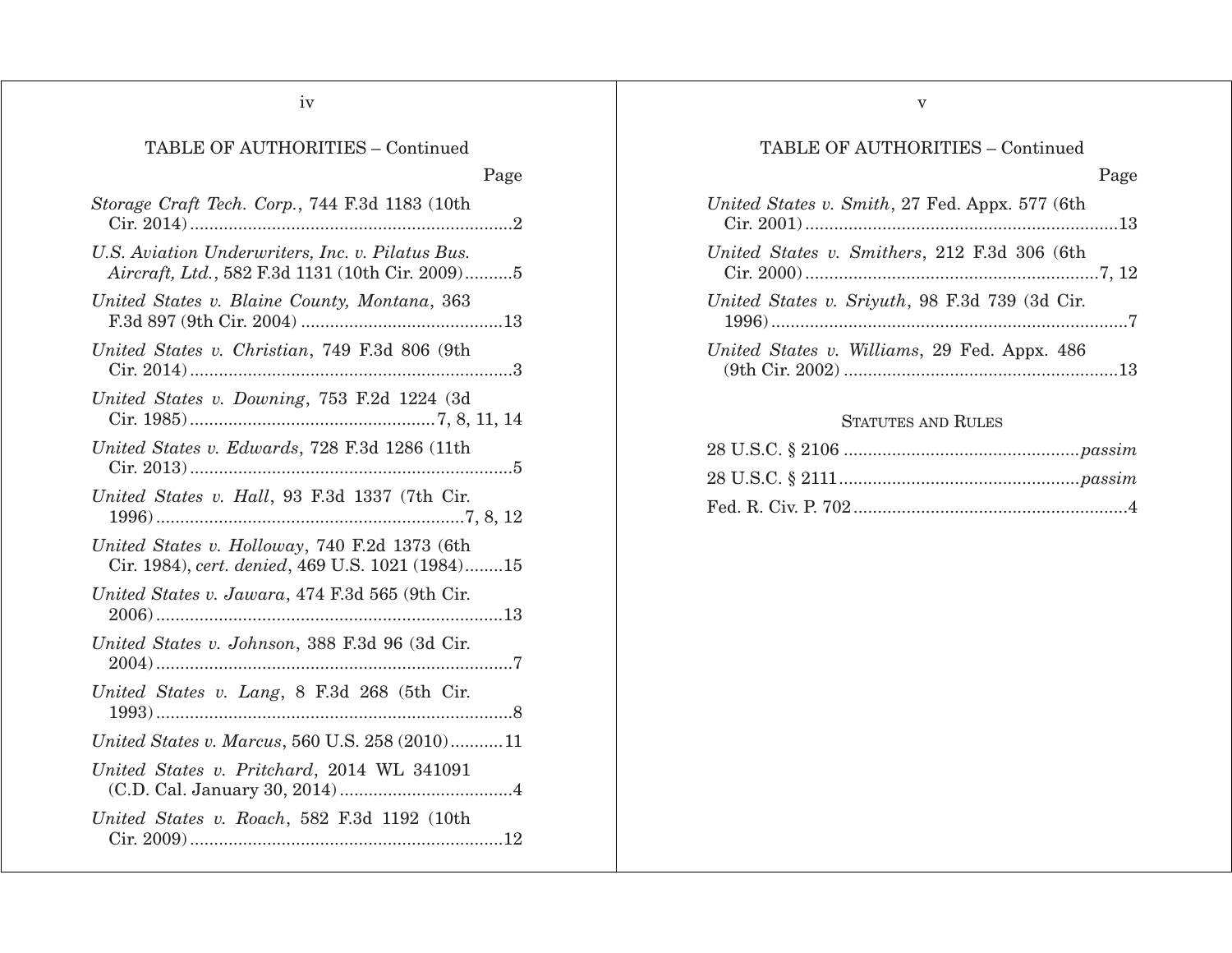1

#### **BRIEF IN OPPOSITION**

 Respondent Scapa Dryer Fabrics, Inc. respectfully submits this Brief in Opposition to the Petition for Certiorari filed on April 15, 2014 by Petitioner the Estate of Henry Barabin and Geraldine Barabin.

#### **INTRODUCTION**

i ---------------------------------

---------------------------------

 This is a 28 U.S.C. § 2106 scope-of-remand case, not, as the Petitioners would have it, a 28 U.S.C. § 2111 "harmless error" case. Under § 2106, appellate courts are afforded broad discretion in deciding how to dispose of an appeal. The court of appeals' disposition of this case was well within its discretion. Oddly, in making their misguided § 2111 argument, the Petitioners make no mention of this Court's most recent decision addressing that statute. *See Shinseki v. Sanders*, 556 U.S. 396 (2009). *Sanders* and § 2106 confirm that the special limited-remand rule that the Petitioners are urging this Court to adopt would not be appropriate. Courts of appeals are afforded considerable leeway in determining both whether error was harmful and how to dispose of a case in light of the character and degree of the lower court's error. The rigid rule proposed by the Petitioners, which would apply in a tiny fraction of cases, cannot be reconciled with that tradition.

---------------------------------

i ---------------------------------

#### **REASONS WHY THE PETITION SHOULD BE DENIED**

### **1. There is no need for the Petitioners' proposed limited-remand rule.**

 Contrary to the Petitioners' claim, neither the Ninth Circuit nor the Tenth Circuit has an automaticreversal rule for *Daubert* gatekeeping errors. Both Circuits have expressly recognized that reversal is unnecessary when the error is harmless. *See Estate of Barabin v. AstenJohnson, Inc.*, 740 F.3d 457, 465 (9th Cir. 2014) (en banc); *Storage Craft Tech. Corp.*, 744 F.3d 1183, 1990-91 (10th Cir. 2014) (explaining that district court's insufficient gatekeeping findings may not warrant reversal if the error was harmless).

 In its recent *Storage Craft* decision, not mentioned in the prior briefing, the Tenth Circuit named two situations where a new trial would be unnecessary: (i) when it is readily apparent from the record that the expert testimony *was* admissible; and (ii) when other competent evidence is sufficiently strong to permit the conclusion that the improper evidence had no effect on the decision. *Id*. at 1191. The en banc court in *Barabin* likewise recognized the necessity of finding harmful error before the mistake is deemed to require reversal. *Barabin*, 740 F.3d at 465. It also implicitly acknowledged that reversal would be unnecessary if the record on appeal demonstrated that the expert testimony was in fact admissible. *Id*. at 467.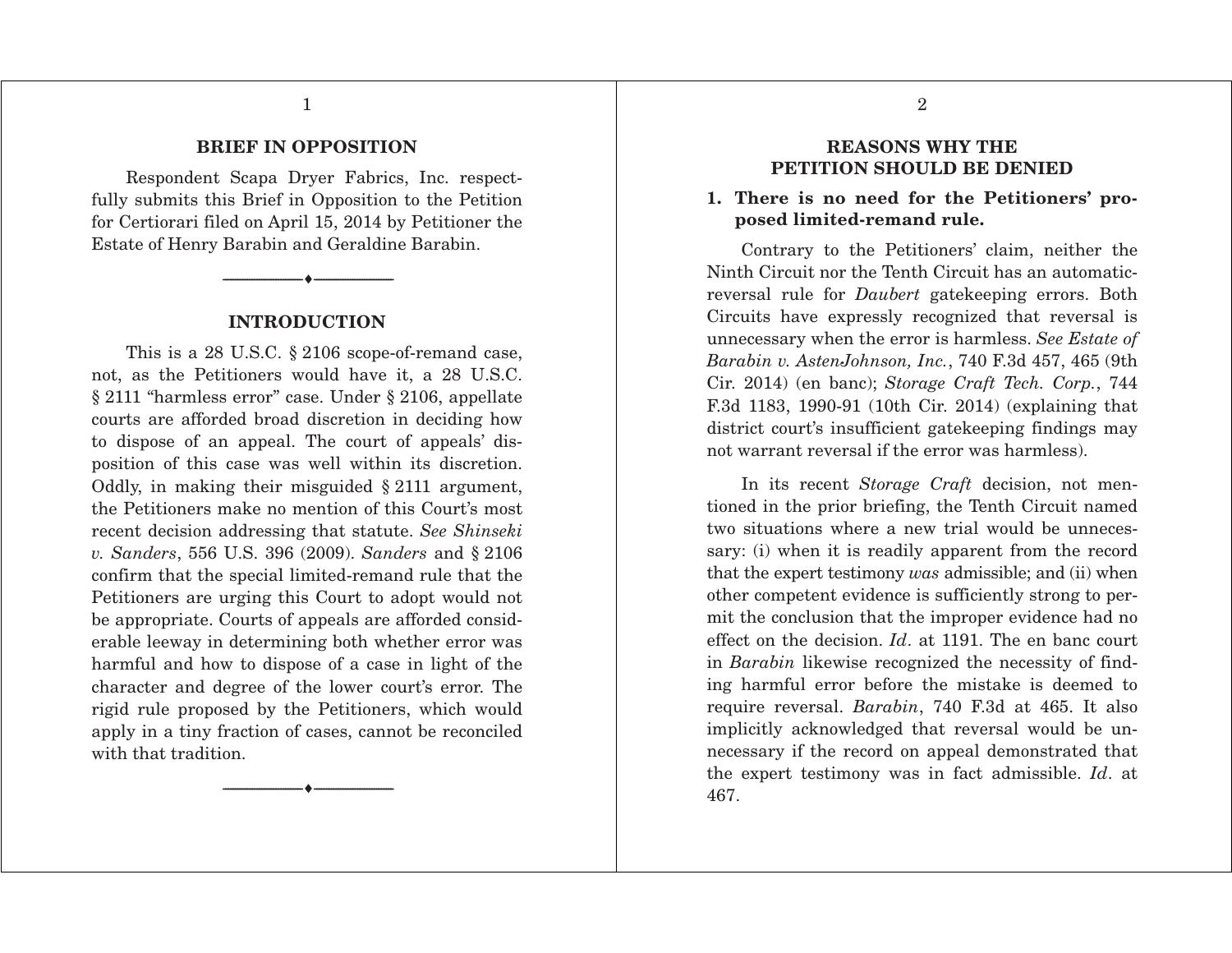In their effort to portray *Barabin* as adopting an automatic-new-trial rule, the Petitioners point to a post-*Barabin* Ninth Circuit decision. *See United States v. Christian*, 749 F.3d 806 (9th Cir. 2014). But they fail to mention important dicta in the opinion. *See id.* at 813 n.3. The court in *Christian* was careful to "emphasize that neither *Barabin* nor this decision requires a new trial *whenever* a district court errs in analyzing the admissibility of expert testimony." *Id.*  The court observed that "under different circumstances . . . a limited remand remains available." *Id*. For example, the court stated, a limited remand on the question of prejudice might be proper under some circumstances. *Id.* 

Thus, it is incorrect to suggest that the Ninth Circuit is construing *Barabin* as imposing an automaticnew-trial rule.

 Relying on a chimerical circuit split, the Petitioners urge that a special limited-remand rule is needed. This rigid rule would come into play in the rare situation where a district court fails to perform its *Daubert* gatekeeping duty, and the court of appeals cannot deem the error harmless. Thus, the rule would apply in such a case only where both (i) it is *not* readily apparent from the appellate record that the expert testimony was either admissible or inadmissible, and (ii) other competent evidence is *not* sufficiently strong to permit the conclusion that the improper evidence had no effect on the decision. In that infrequent situation, the Petitioners' special rule would *require* the court of appeals to remand to the district court not for a new trial, but for the limited purpose of performing the *Daubert* analysis that it neglected to perform in the first instance.<sup>1</sup>

 Notably, if the court of appeals had ordered such a limited remand in this case, the district court's decision could have gone either way. That is, the court could have determined that the expert testimony in question was inadmissible, which, of course, would require judgment for the Respondents. That said, the limited remand the Petitioners are requesting appears to be impossible. The court of appeals found the record too sparse for a court to make the admissibility determination. As such, the Petitioners must be advocating a highly-unusual remand proceeding, one in which the district court would conduct an entirely new *Daubert* gatekeeping hearing with new evidence and arguments submitted by the parties.

### **2. A limited-remand requirement would frustrate Congress's intent in 28 U.S.C. § 2106.**

 The Petitioners' proposed limited-remand rule would run afoul of Congress's expressed intent in 28

<sup>&</sup>lt;sup>1</sup> After *Barabin*, district courts in the Ninth Circuit are even less likely to abdicate their gatekeeping duties. *See, e.g., United States v. Pritchard*, 2014 WL 341091 at \*3 (C.D. Cal. January 30, 2014) ("Before allowing the jury to hear expert testimony, a district court must carry out its gatekeeping role to determine that the expert testimony is admissible under Federal Rule of Civil Procedure 702.") (citing *Estate of Barabin v. AstenJohnson, Inc.*, 740 F.3d 457, 464-65 (9th Cir. 2014)).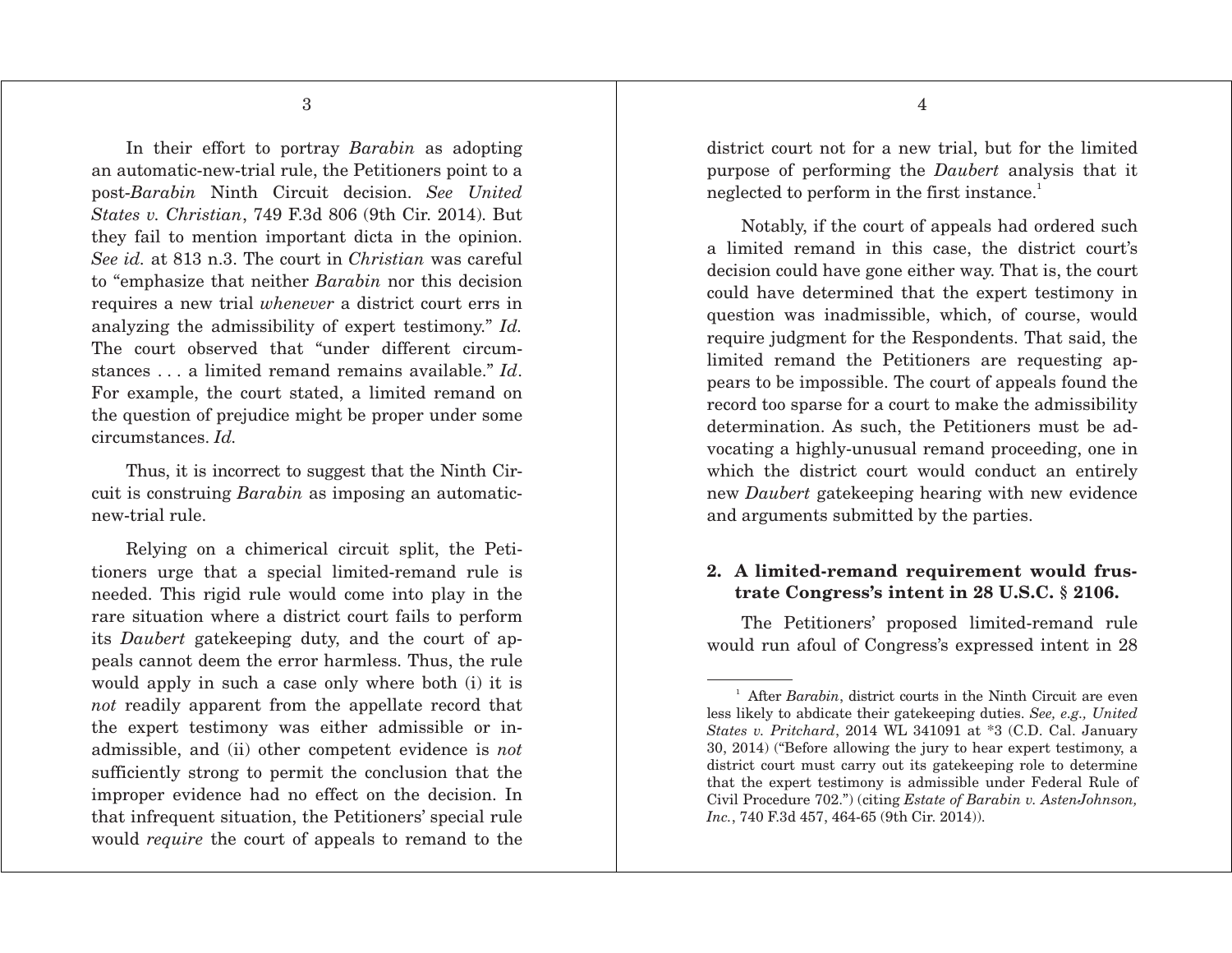5

U.S.C. § 2106. When a district court fails to comply with its *Daubert* gatekeeping duty, it commits error. What to *do* about that error is a matter that is committed to the appellate court's sound discretion under § 2106. *See United States v. Edwards*, 728 F.3d 1286, 1296-97 (11th Cir. 2013) (observing that under § 2106, courts of appeals have broad discretion to grant relief as may be just under the circumstances). The appellate court's exercise of that discretion, and its choice of remedies, is informed by the character and degree of harm resulting from the district court's error.

 Under § 2106, it is left to the circuit courts to determine, after concluding that error has been committed, what further proceedings are "just under the circumstances." 28 U.S.C. § 2106. The Fifth Circuit, citing § 2106, has explained that "[o]nce jurisdiction attaches, Courts of Appeals have broad authority to dispose of district court judgments as they see fit." *GuideOne Specialty Mut. Ins. Co. v. Missionary Church of Disciples of Jesus Christ*, 687 F.3d 676, 682, n.3 (5th Cir. 2012); *see also U.S. Aviation Underwriters, Inc. v. Pilatus Bus. Aircraft, Ltd.*, 582 F.3d 1131, 1145 (10th Cir. 2009); *Smith v. Washington Sheraton Corp.*, 135 F.3d 779, 783 (D.C. Cir. 1998). This includes the authority to, among other things, grant a new trial in the interest of justice. *Samuels v. Health & Hosp. Corp. of N.Y.*, 591 F.2d 195, 199 (2d Cir. 1979).

 The First Circuit explained the difference between the § 2111 issue (whether there is harmful error) and the § 2106 issue (the remedy for lower court error) in a case where the district court excluded an expert's testimony under *Daubert. Ruiz-Troche v. Pepsi Cola of Puerto Rico Bottling Co.*, 161 F.3d 77 (1st Cir. 1998). The court observed that "when a trial court erroneously excludes evidence, and the exclusion meets the standard criteria of harmfulness, the harm is not cured by a mere possibility that other appropriate grounds for exclusion of the same evidence may later be found to exist." *Id*. at 88. Next, the court commented: "The question [of harm] is one of degree and the choice of remedies (including whether to remand for a new trial or merely remand for further findings) is ours." *Id*. (citing 28 U.S.C. § 2106).

 The First Circuit's observations apply equally here, where the district court's *admission* of evidence ran afoul of *Daubert*. When a district court erroneously admits evidence, the harm is not cured by a mere possibility that appropriate grounds for admitting the evidence may later be found to exist. That said, the character and degree of harm informs the court's choice of remedies. And in this case, just as in *Ruiz-Troche,* the decision whether to remand for a new trial or merely remand for further findings was the court of appeals' choice to make under § 2106.

 The courts of appeals do not, and should not be required to adhere to a rigid limited-remand rule when the district court has erred in making or failing to make a threshold admissibility determination. In some cases involving that type of error, a circuit court will, in the exercise of its broad discretion, conclude that although the district court's error was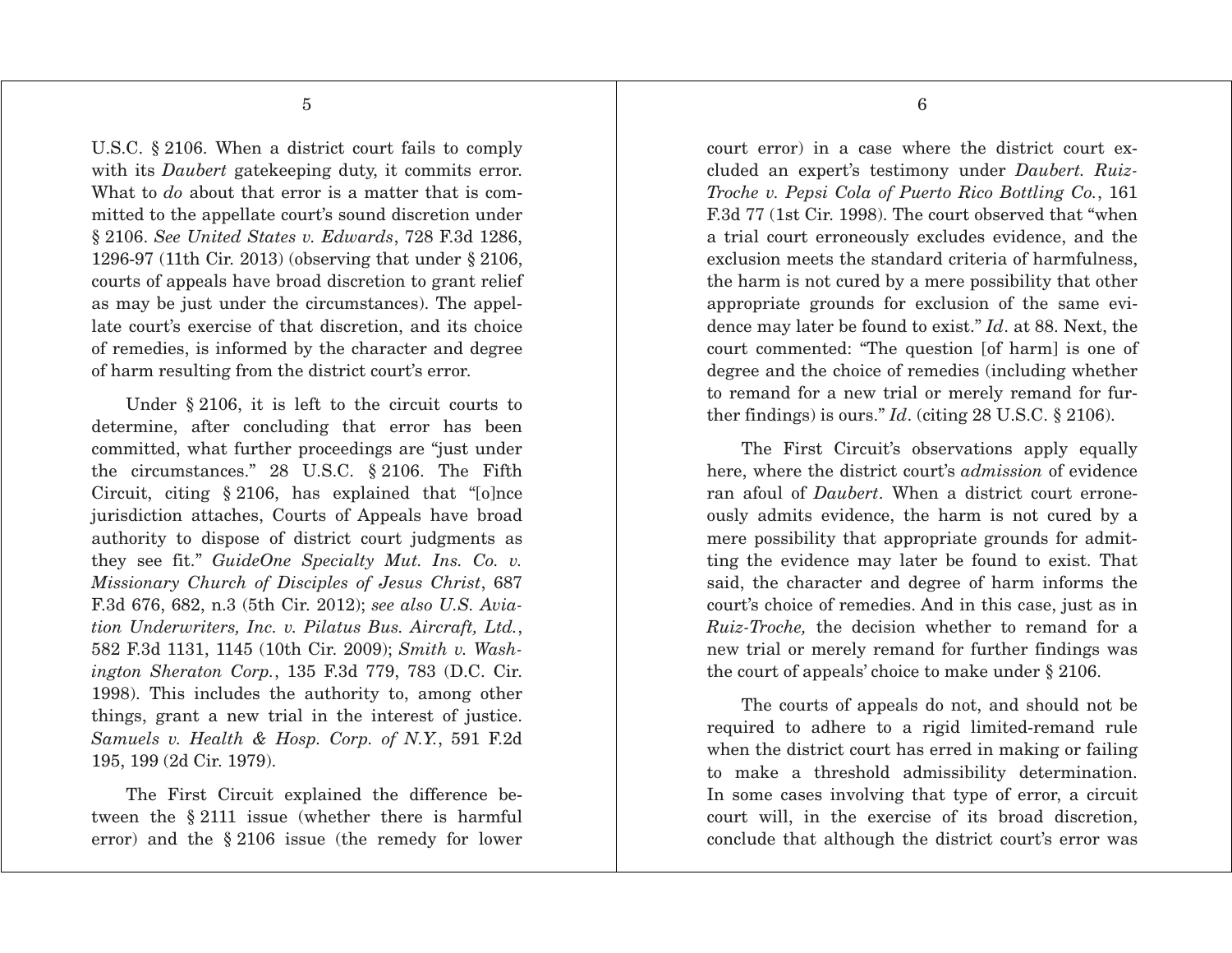7

not harmless, a limited remand is appropriate. *See, e.g., United States v. Johnson*, 388 F.3d 96, 102-03 (3d Cir. 2004); *United States v. Downing*, 753 F.2d 1224 (3d Cir. 1985). In other cases, the court may properly exercise its discretion under § 2106 by concluding that a remand for a new trial is the appropriate remedy. *See United States v. Sriyuth*, 98 F.3d 739, 744 n.8 (3d Cir. 1996) (district court's failure to make proper threshold admissibility determination "may require remand to the court for such proceedings or even for a new trial."); *see also United States v. Smithers*, 212 F.3d 306 (6th Cir. 2000).

 The district court in *Smithers* erred by excluding expert testimony without first conducting a *Daubert* analysis. *Id*. at 315. The Sixth Circuit held it was not harmless error because "the complexion of the proceedings would likely have changed had the district court conducted a *Daubert* hearing and determined that Dr. Fulero's testimony was admissible." *Id*. at 317. Rather than ordering a limited remand for the district court to conduct the omitted *Daubert* analysis, the court reversed for a new trial. *Id*. at 318 & n.6. Again, "the choice of remedies (including whether to remand for a new trial or merely remand for further findings) is" left to the discretion of the court of appeals under § 2106. *Ruiz-Troche*, 161 F.3d at 88.

 Similarly, the Seventh Circuit remanded for a new trial when the district court failed to conduct a proper *Daubert* analysis in *United States v. Hall*, 93 F.3d 1337 (7th Cir. 1996). The defendant sought to present expert testimony on false confessions and his susceptibility to coercion. *Id*. at 1341. The district court excluded the testimony without any indication that it applied the *Daubert* framework. *Id*. at 1342. The court of appeals did not decide that the excluded testimony was admissible under *Daubert*. And it could have ordered a limited remand for the district court to make that determination. But instead, the court concluded that a new trial was necessary because "[t]he district court's failure to test the [proffered expert testimony] under [the *Daubert*] framework may have led to the exclusion of critical testimony for Hall." *Id*. at 1346.

 Likewise, in a case reminiscent of *United States v. Downing*, the Fifth Circuit exercised its discretion under § 2106 in a case where the district court failed to decide a threshold question of admissibility. *See United States v. Lang*, 8 F.3d 268, 271 (5th Cir. 1993). The court could have ordered a limited remand for the district court to decide the admissibility issue, as in *Downing*, but instead the court ordered a new trial. On the other hand, in a different case the Fifth Circuit decided that a limited remand *was* appropriate so that the district court could determine the admissibility issue in light of a new federal agency report issued after the district court made its initial admissibility determination. *LeBlanc v. Chevron USA, Inc.*, 275 Fed. Appx. 319, 321 (5th Cir. 2008).

 Finally, the District of Columbia Circuit considered whether to issue a limited remand for a hearing on the admissibility of evidence excluded at trial and, exercising its discretion under § 2106, decided against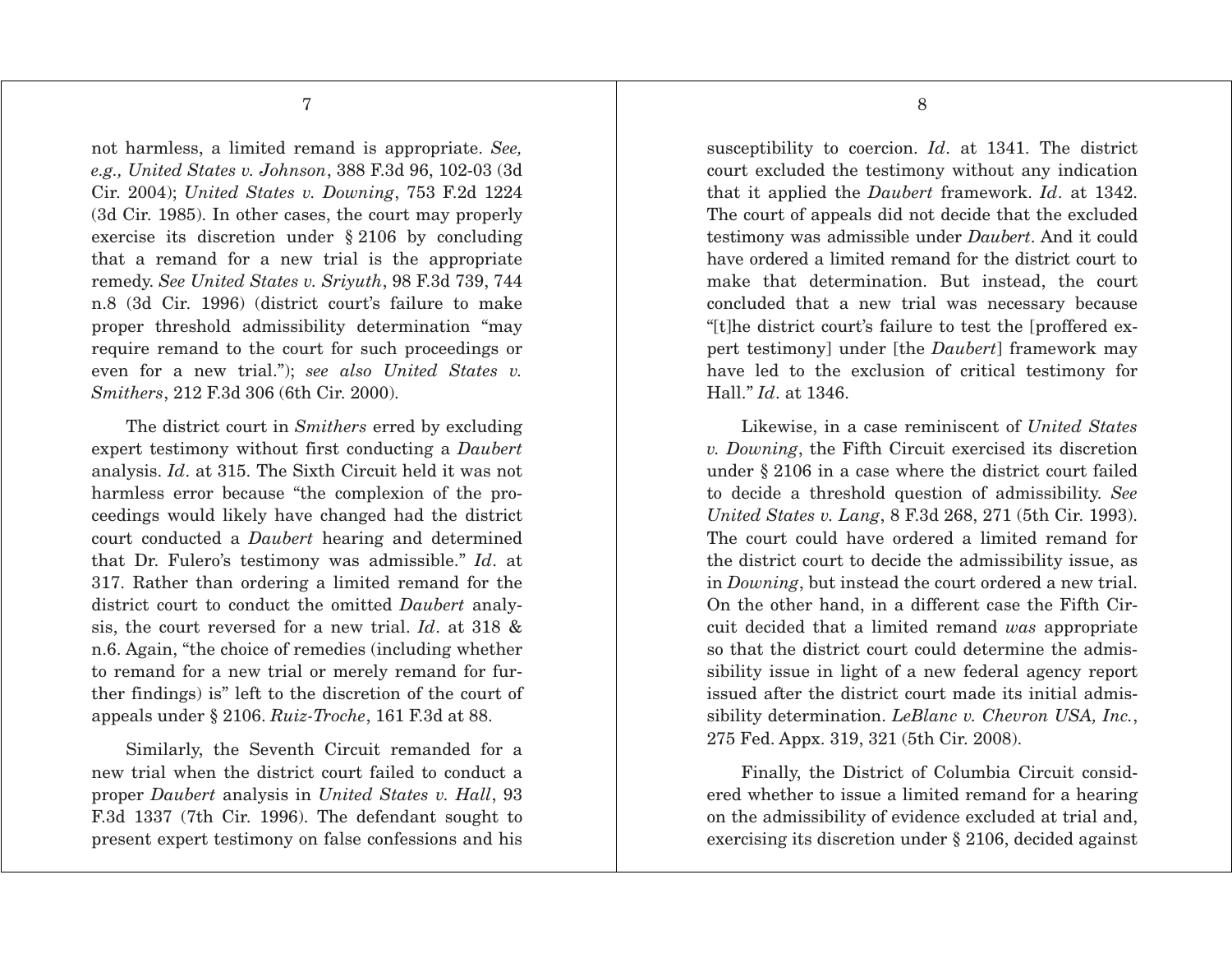it. *Coleman v. United States*, 397 F.2d 621 (D.C. Cir. 1966). The court held that "a remand for hearing on the issue of admissibility alone is inappropriate" because "the trial judge's reasons for refusing to resolve the admissibility issue were highly prejudicial." *Id*. at 621.

 In short, under § 2106, it is up to the circuit courts to decide, on a case-by-case basis, and in the exercise of broad discretion, the proper disposition of a case on appeal. *See Kosty v. Lewis*, 319 F.2d 744, 749 (D.C. Cir. 1963) ("28 U.S.C. § 2106 grants this Court broad discretion in the disposition of a case on appeal."); *see also Morgan Guaranty Trust Co. of N.Y. v. Martin*, 466 F.2d 593, 600 (7th Cir. 1972) (same).

 Thus far, the Ninth Circuit has concluded that a limited remand is not appropriate for errors involving threshold admissibility rulings. "When the district court has erroneously admitted or excluded prejudicial evidence, we remand for a new trial. We do so even if the district court erred by failing to answer a threshold question of admissibility. We have no precedent for treating the erroneous admission of expert testimony any differently." *Barabin*, 740 F.3d at 466. Other circuits vary in their approaches, sometimes ordering a limited remand, sometimes remanding for a new trial. The outcome depends on case-specific factors. Imposing a rigid limited-remand rule would thwart the discretion that § 2106 affords to courts of appeals in deciding how to dispose of a case.

### **3. Adopting a rigid limited-remand rule would frustrate Congress's intent in 28 U.S.C. § 2111.**

 The Petitioners' proposed special rule – that a limited remand is required to complete the harmfulerror analysis – would also frustrate the purpose of the very statute they rely on. In 28 U.S.C. § 2111, Congress has expressed its preference for determining harm by "case-specific application of judgment, based upon examination of the record." *Shinseki v. Sanders*, 556 U.S. 396, 407 (2009); *see also Kotteakos v. United States*, 328 U.S. 750, 761 (1946) (observing that proper application of the harmless error rule requires "judgment transcending confinement by formula or precise rule.").

 The harmful-error analysis is intended to be flexible and without "rigid rules." *Sanders*, 556 U.S. at 407. "The factors that inform a reviewing court's 'harmless-error' determination are various. . . ." *Id*. at 411. Case-specific factors include an "estimation of the likelihood that the result would have been different" and a "consideration of the error's likely effects on the perceived fairness, integrity, or public reputation of judicial proceedings. . . ." *Id*. at 411-12. Appellate courts must not generalize too broadly about particular kinds of errors and bear in mind that "the specific factual circumstances in which the error arises may well make all the difference." *Id.* at 412.

 Under this flexible analysis, appellate courts may properly find harmful error in the situation presented here, and they may do so without a limited remand to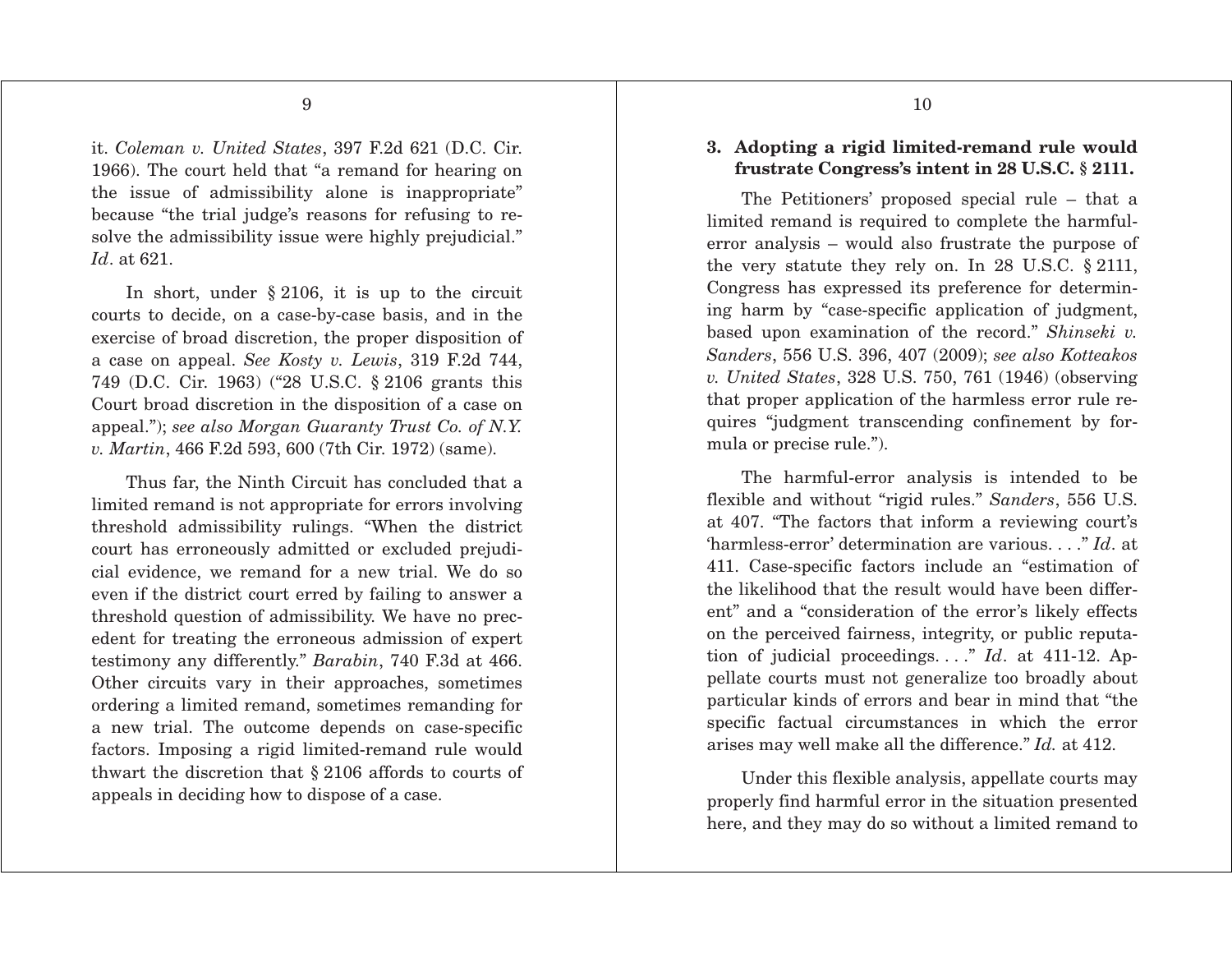the district court so that it may determine admissibility. After all, establishing harmful error is not "a particularly onerous requirement." *Id*. at 410. And allowing a verdict to be based on expert testimony that has not first been vetted under *Daubert* plainly implicates the appellant's substantial rights. *Cf. United States v. Downing*, 753 F.2d 1224, 1226, 1243 (3d Cir. 1985) (refusing to hold that district court's error in failing to make threshold admissibility determination was harmless error).

An error is prejudicial when there is a reasonable probability that the error affected the outcome of the trial. *United States v. Marcus*, 560 U.S. 258, 262 (2010). In cases like this one, where the testimony is critical to the plaintiff 's case, the error plainly affects the outcome of the proceeding. *Cf. Messner v. Northshore Univ. Health Sys.*, 669 F.3d 802, 814 (7th Cir. 2012) (holding that district court's failure to perform *Daubert* gatekeeping analysis was harmful error because the expert testimony played a substantial role in the district court's class certification ruling).

 In all cases, the district court's failure to abide by its *Daubert* gatekeeping duty affects "the perceived fairness, integrity, or public reputation of judicial proceedings." *Sanders,* 556 U.S. at 411-12. That alone may not be sufficient to require reversal, but under the elastic harmful-error analysis, it is a factor to be considered. As this Court has said, "Often, the circumstances of the case will make clear to the appellate judge that the ruling, if erroneous, was harmful. . . ." *Id.* at 410. Ultimately, it is up to the courts of appeals

to make the harmful-error decision on a case-by-case basis. *See id*. at 407-08.

 For example, the Sixth Circuit held that a district court's error in excluding expert testimony without first conducting a *Daubert* analysis was not harmless because "the complexion of the proceedings would likely have changed had the district court conducted a *Daubert* hearing...." *United States v. Smithers*, 212 F.3d 306, 317 (6th Cir. 2000). The Seventh Circuit held that when the district court excluded evidence without conducting a full *Daubert* analysis, the error was harmful because it "may have led to the exclusion of critical testimony" for the defendant. *United States v. Hall*, 93 F.3d 1337, 1346 (7th Cir. 1996). And the First Circuit held that a district court's error in failing to conduct a *Daubert* analysis was harmful error because the court could discern no basis in the record other than the expert's testimony for the jury's damages award. *Smith v. Jenkins*, 732 F.3d 51, 65, 68-69 (1st Cir. 2013).

 Courts also routinely find this sort of error to be harmless. The Tenth Circuit held that a district court's error in failing to make *Daubert* findings before admitting expert testimony was harmless where the jury could properly have found the defendant guilty even without the expert's testimony. *United States v. Roach*, 582 F.3d 1192, 1208 (10th Cir. 2009). The Sixth Circuit held that the district court's failure to conduct a formal *Daubert* hearing was harmless error because the expert's testimony was cumulative and there was overwhelming and diverse evidence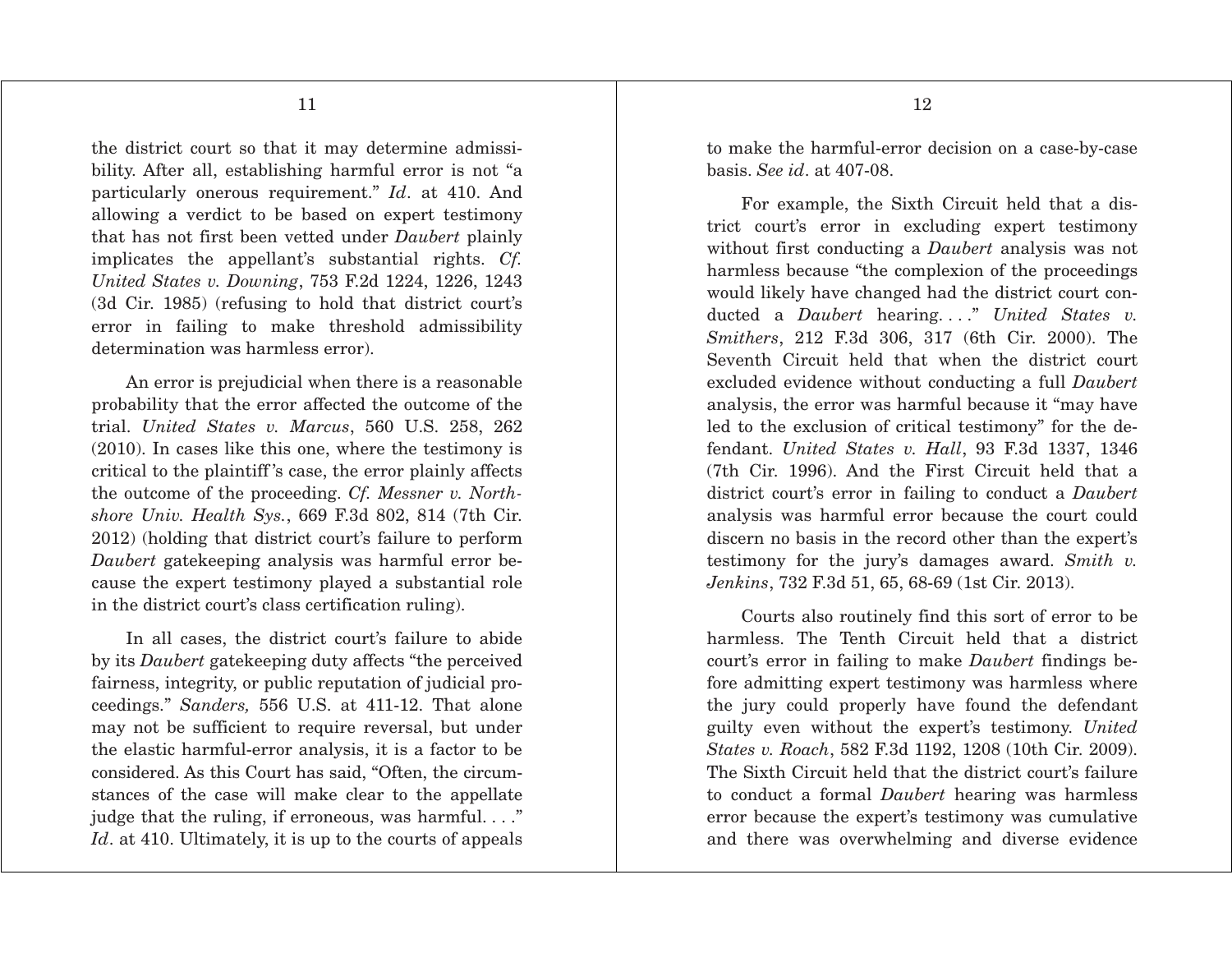supporting the appellants' convictions. *United States v. Smith*, 27 Fed. Appx. 577, 582 (6th Cir. 2001).

 Likewise, on several occasions the Ninth Circuit has held that a district court's *Daubert* gatekeeping error was harmless. In one case, for example, the district court admitted expert testimony without making a specific reliability finding. The Ninth Circuit held that this was harmless error in light of the expert's extensive academic qualifications and experience and the relevance and value of her testimony. *United States v. Jawara*, 474 F.3d 565, 583 (9th Cir. 2006); *see also United States v. Blaine County, Montana*, 363 F.3d 897, 915 (9th Cir. 2004) (holding that district court's failure to determine reliability of expert testimony was harmless error); *United States v. Williams*, 29 Fed. Appx. 486, 487 (9th Cir. 2002) (holding that district court's failure to perform *Daubert* gatekeeping duty was harmless error).

 In short, the courts of appeals are doing precisely what this Court said they should be doing in *Shinseki v. Sanders*: deciding the harmless error issue on a case-by-case basis by considering case-specific factors and by not generalizing too broadly about particular kinds of errors. In recognizing that the granting of a new trial is the usual approach to remand in connection with the type of error at issue here, particularly where the record is insufficient to judge admissibility after the fact, the Ninth Circuit's flexibility in applying the rule is not in any manner out of step with other circuits. The inflexible limited-remand rule advocated by the Petitioners is simply not necessary

and certainly not appropriate in light of the views expressed by this Court in *Sanders* and, for that matter, *Kotteakos.*

#### **4. There is no conflict among the circuits.**

 By now it should be apparent that there is no true circuit conflict. Both the Tenth Circuit and the Ninth Circuit agree that a *Daubert* gatekeeping error can be deemed harmless error in certain circumstances. The Petitioners do not point to a single case in which a circuit court has announced a rule *requiring* a limited remand when the district court fails to determine a threshold question of admissibility. *United States v. Downing*, which the Petitioners rely on heavily, did not hold that under these circumstances, harmful error cannot be found, and a remand for a new trial is not proper. On the contrary, the court held that admitting the testimony could *not* be deemed harmless error. 753 F.2d at 1226, 1243. And when the court remanded for a hearing on admissibility, it did so in the exercise of its discretion under § 2106, not because § 2111 *required* it to do so. In other words, it simply struck the court as the sensible thing to do in that particular case.

### **5. A limited-remand rule would not serve judicial economy.**

 Finally, the Petitioners' contention that the limitedremand rule they advocate would serve judicial economy is also incorrect. In fact, it would likely result in